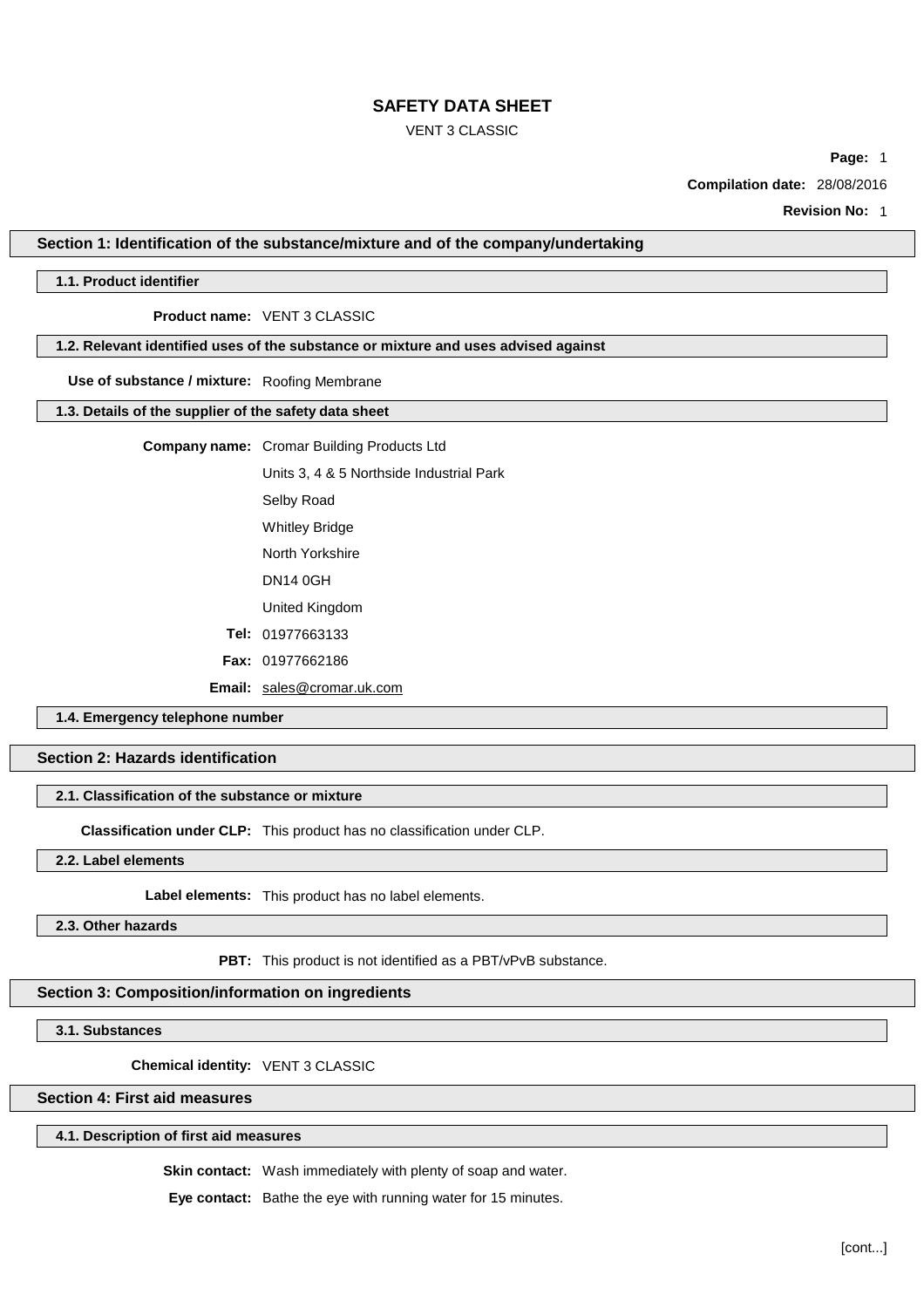#### VENT 3 CLASSIC

**Ingestion:** Wash out mouth with water.

**Inhalation:** Consult a doctor.

#### **4.2. Most important symptoms and effects, both acute and delayed**

**Skin contact:** There may be mild irritation at the site of contact.

**Eye contact:** There may be irritation and redness.

**Ingestion:** There may be irritation of the throat.

**Inhalation:** There may be irritation of the throat with a feeling of tightness in the chest.

#### **4.3. Indication of any immediate medical attention and special treatment needed**

**Immediate / special treatment:** Not applicable.

#### **Section 5: Fire-fighting measures**

#### **5.1. Extinguishing media**

**Extinguishing media:** Suitable extinguishing media for the surrounding fire should be used.

#### **5.2. Special hazards arising from the substance or mixture**

**Exposure hazards:** In combustion emits toxic fumes.

**5.3. Advice for fire-fighters**

**Advice for fire-fighters:** Wear self-contained breathing apparatus. Wear protective clothing to prevent contact

with skin and eyes.

### **Section 6: Accidental release measures**

### **6.1. Personal precautions, protective equipment and emergency procedures**

**Personal precautions:** Refer to section 8 of SDS for personal protection details.

## **6.2. Environmental precautions**

**Environmental precautions:** Do not discharge into drains or rivers.

## **6.3. Methods and material for containment and cleaning up**

**Clean-up procedures:** Pick up.

## **6.4. Reference to other sections**

# **Reference to other sections:** Refer to section 8 of SDS.

## **Section 7: Handling and storage**

## **7.1. Precautions for safe handling**

**Handling requirements:** Avoid the formation or spread of dust in the air.

## **7.2. Conditions for safe storage, including any incompatibilities**

**Storage conditions:** Store in a cool, well ventilated area.

## **7.3. Specific end use(s)**

**Specific end use(s):** No data available.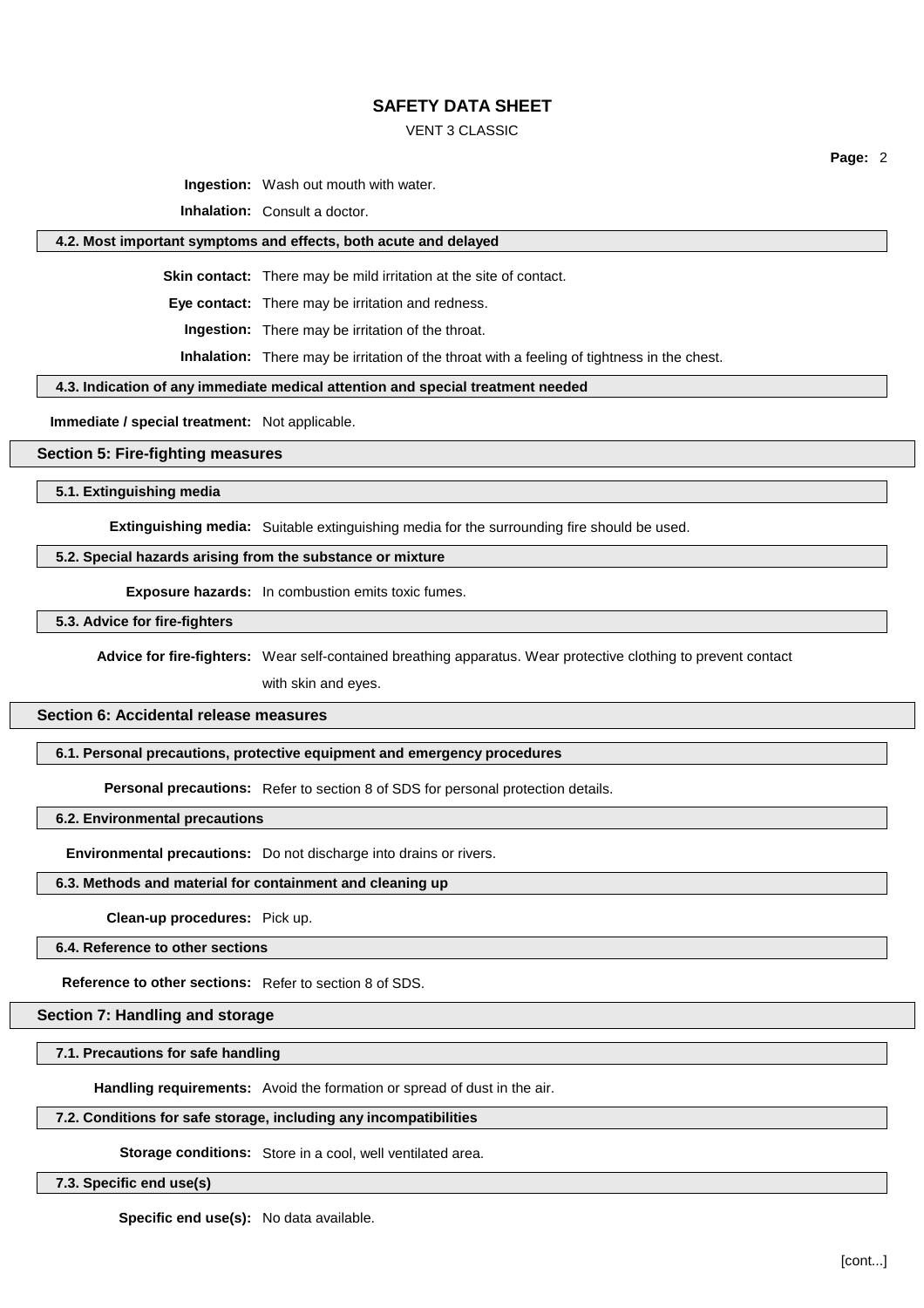### VENT 3 CLASSIC

**Page:** 3

### **Section 8: Exposure controls/personal protection**

### **8.1. Control parameters**

**Workplace exposure limits:** No data available.

#### **DNEL/PNEC Values**

**DNEL / PNEC** No data available.

**8.2. Exposure controls**

**Respiratory protection:** Respiratory protective device with particle filter.

**Hand protection:** Protective gloves.

**Eye protection:** Safety glasses. Ensure eye bath is to hand.

**Skin protection:** Protective clothing.

## **Section 9: Physical and chemical properties**

#### **9.1. Information on basic physical and chemical properties**

| <b>State: Solid</b>                                  |                                              |                                              |                               |
|------------------------------------------------------|----------------------------------------------|----------------------------------------------|-------------------------------|
|                                                      | <b>Colour:</b> Light Grey upper, White lower |                                              |                               |
|                                                      | <b>Odour: Odourless</b>                      |                                              |                               |
| Evaporation rate: Not applicable.                    |                                              |                                              |                               |
|                                                      | <b>Oxidising: Not applicable.</b>            |                                              |                               |
| <b>Solubility in water:</b> Insoluble                |                                              |                                              |                               |
|                                                      | Viscosity: Not applicable.                   |                                              |                               |
| <b>Boiling point/range °C:</b> Not applicable.       |                                              | Melting point/range°C: 160-170               |                               |
| <b>Flammability limits %: lower:</b> Not applicable. |                                              |                                              | <b>upper:</b> Not applicable. |
| Flash point $C: >93$                                 |                                              | Part.coeff. n-octanol/water: Not applicable. |                               |
| Autoflammability°C: Not applicable.                  |                                              | Vapour pressure: Not applicable.             |                               |
| Relative density: Not applicable.                    |                                              |                                              | <b>pH:</b> Not applicable.    |
|                                                      | <b>VOC g/l:</b> Not applicable.              |                                              |                               |

**9.2. Other information**

**Other information:** No data available.

#### **Section 10: Stability and reactivity**

**10.1. Reactivity**

**Reactivity:** Stable under recommended transport or storage conditions.

**10.2. Chemical stability**

**Chemical stability:** Stable under normal conditions.

**10.3. Possibility of hazardous reactions**

**Hazardous reactions:** Hazardous reactions will not occur under normal transport or storage conditions.

Decomposition may occur on exposure to conditions or materials listed below.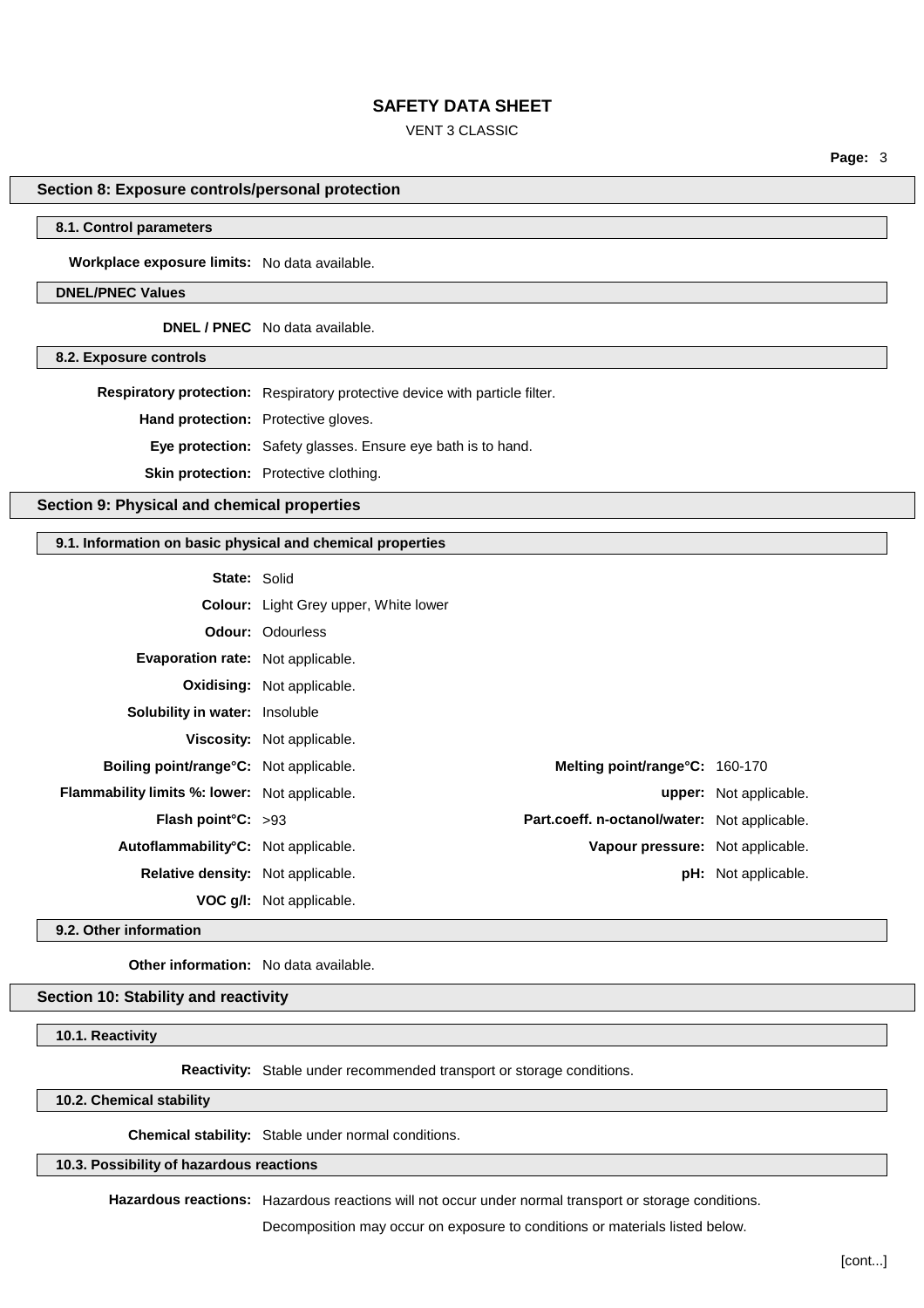### VENT 3 CLASSIC

**Page:** 4

### **10.4. Conditions to avoid**

#### **Conditions to avoid:** Heat.

#### **10.5. Incompatible materials**

**Materials to avoid:** Strong oxidising agents. Strong acids.

#### **10.6. Hazardous decomposition products**

**Haz. decomp. products:** In combustion emits toxic fumes.

#### **Section 11: Toxicological information**

#### **11.1. Information on toxicological effects**

**Toxicity values:** No data available.

#### **Symptoms / routes of exposure**

**Skin contact:** There may be mild irritation at the site of contact.

**Eye contact:** There may be irritation and redness.

**Ingestion:** There may be irritation of the throat.

**Inhalation:** There may be irritation of the throat with a feeling of tightness in the chest.

### **Section 12: Ecological information**

#### **12.1. Toxicity**

**Ecotoxicity values:** No data available.

### **12.2. Persistence and degradability**

**Persistence and degradability:** Biodegradable.

#### **12.3. Bioaccumulative potential**

**Bioaccumulative potential:** No bioaccumulation potential.

**12.4. Mobility in soil**

#### **12.5. Results of PBT and vPvB assessment**

**PBT identification:** This product is not identified as a PBT/vPvB substance.

**12.6. Other adverse effects**

**Other adverse effects:** Negligible ecotoxicity.

## **Section 13: Disposal considerations**

**13.1. Waste treatment methods**

**NB:** The user's attention is drawn to the possible existence of regional or national

regulations regarding disposal.

#### **Section 14: Transport information**

**Transport class:** This product does not require a classification for transport.